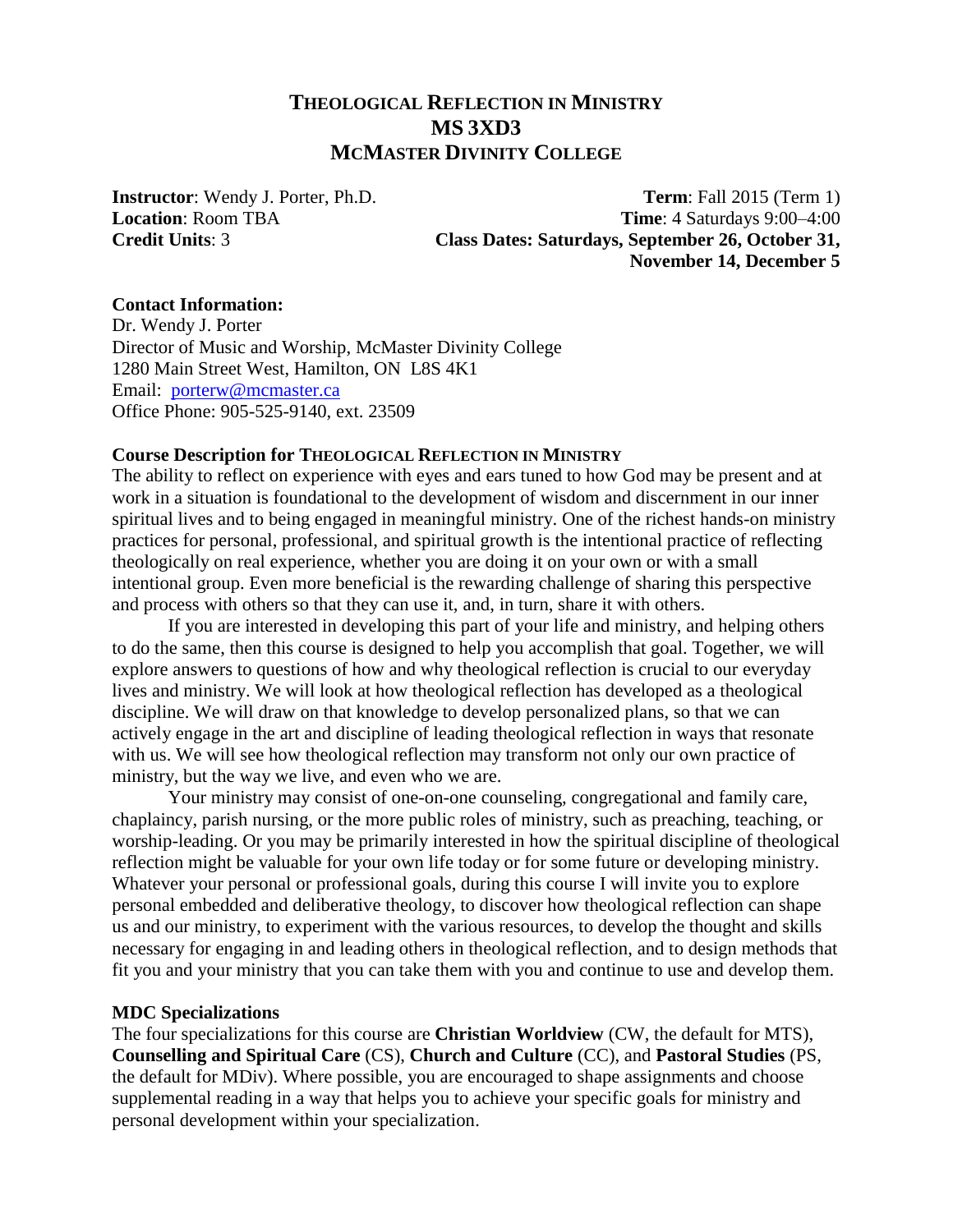For the **Christian Worldview (CW)** specialization, you should shape assignments (particularly the final assignment) and choose supplemental reading to assist you in using theological reflection in responding to the world around you, whether you are engaged in areas of parachurch ministry, lay ministry leadership, or general theological study. Active and self-motivated engagement in this course should help you to develop how you think about the world around you, give you a broader perspective on how you can interact with those around you who hold other worldviews, increase your sensitivity towards a more global perspective on life and ministry, and give you a creative tool for engaging church history and tradition as a voice in intentional theological reflection.

For the **Counselling and Spiritual Care (CS)** specialization, you should shape assignments (particularly the final assignment) and choose supplemental reading to assist you in using theological reflection as a flexible and nuanced approach to your work in chaplaincy, pastoral work with families, NGO work, or in social ministries. Active and self-motivated engagement in this course should help you to develop your listening and observation skills, provide an adaptable approach to intervention and crisis care, give you a day-to-day tool for ongoing chaplaincy ministry, and prompt creative and sensitive venues for assessing and addressing ethical issues in spiritual care.

For the **Church and Culture (CC)** specialization, you should shape assignments (particularly the final assignment) and choose supplemental reading to assist you in using theological reflection as a highly adaptable approach to pastoral work with youth, worship leadership, denominational leadership, church planting, cross-cultural ministry, NGO work, or other developmental and culturally sensitive ministries. Active and self-motivated engagement in this course should provide you with a thoughtful approach and creative tool to weave biblical and theological knowledge together with the specific context of your ministry, to bring theological reflection into conversation with the world of contemporary culture, to bring a distinctively Christian point of view into cultural issues, and to assist in the interface of various cultures in a single ministry location.

For the **Pastoral Studies (PS)** specialization, you should shape assignments (particularly the final assignment) and choose supplemental reading to assist you in using theological reflection as a flexible and nuanced approach to pastoral leadership or other full-time vocational ministry leadership. Active and self-motivated engagement in this course should help you to develop a flat-structured method for strategic community-engaged leadership, to craft a model for engaging and assessing the various voices in a particular leadership problem, and provide you with tools for making thoughtful and forward-moving decisions. It should assist you to develop spiritual skills and competencies in those you work with, and to recognize the diversity of voices and spiritual temperaments involved in intentional theological reflection.

#### **Intended Learning Outcomes of Knowing, Being, and Doing**

Our paradigm of learning at MDC is an integration of knowing, doing, and being. Learning anything requires that we take personal responsibility for our own learning, so in order to accomplish the goals and experience the promises of this course, you will need to take responsibility for your own learning and participate fully as an engaged learner. There are **five** main assignments for this course, and through full engagement with them, as well as assigned and self-selected reading, in-class discussions, lectures, presentations, collaborative learning, and papers and projects, you should accomplish most or all the items in the list below. Go ahead and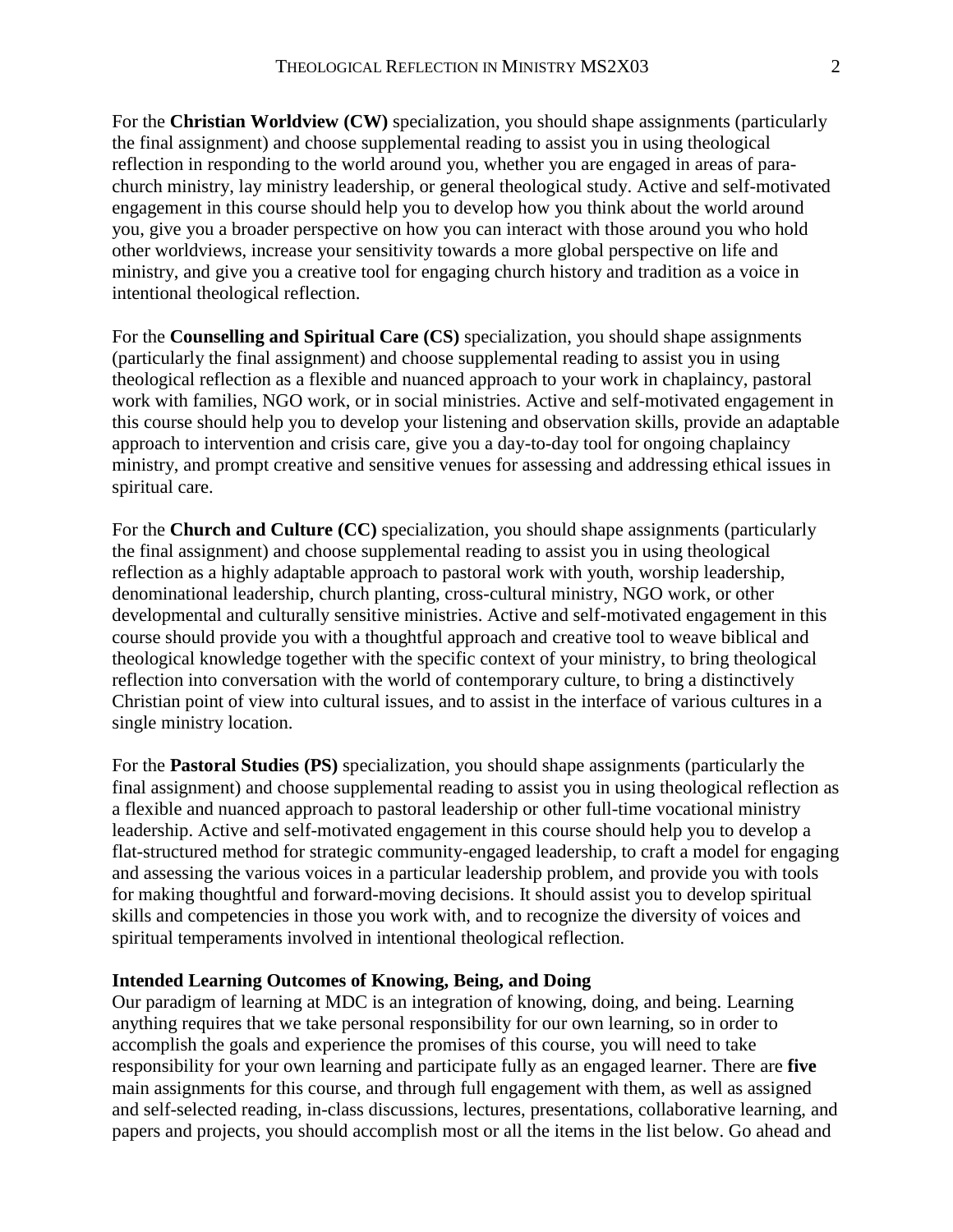check each one off throughout the semester when you have accomplished it to your own satisfaction:

#### **Knowing**

Read and thoughtfully consider the assigned texts, and choose and reflectively read other relevant materials pertinent to your specialization.

Determine which things that you read are the most important to you, and why. Identify one or more significant areas of your own embedded theology.

Ask good questions and seek thoughtful answers (in class, of your reading, and through your assignments).

Understand the value of theological reflection.

Recognize the risk inherent in theological reflection, including possible outcomes. Perceive what is valuable and relevant in the various models of theological reflection. Most importantly, know God more deeply through intentional theological reflection.

**Include your own specialized "Knowing" goals here. What specific things do you want to**  *know* **by the end of this course?** 

| ◠<br>∠ |  |  |
|--------|--|--|
| 3.     |  |  |

#### **Being**

Become a more theologically integrated person through the discipline and resources of theological reflection.

Become a more insightful and discerning ministry practitioner.

Become a more theologically attentive listener.

Become a more intuitive recipient of God's work in your own life.

Become a more astute observer of God's work in the lives of others and in the world around you.

Become a more sensitive facilitator of people encountering God's presence in their lives.

### **Include your own specialized "Being" goals here. How do you want to** *be* **different by the end of this course?**

| . . |  |
|-----|--|

#### **Doing**

Implement theological reflection in an important scenario in your own life. Analyze and thoughtfully evaluate specific methods of theological reflection. Prepare a working definition of theological reflection.

Demonstrate ways to creatively incorporate the various resources for theological reflection (Scripture, Christian history/tradition, experience, culture, logic/reason, discernment).

Assess the role of theological reflection for your own specific ministry needs. Provide thoughtful peer reviews of other working models of theological reflection.

Create a new method or creatively adapt an existing method for your ministry.

Apply your working model of theological reflection in a test case.

Evaluate the effectiveness of your working model of theological reflection.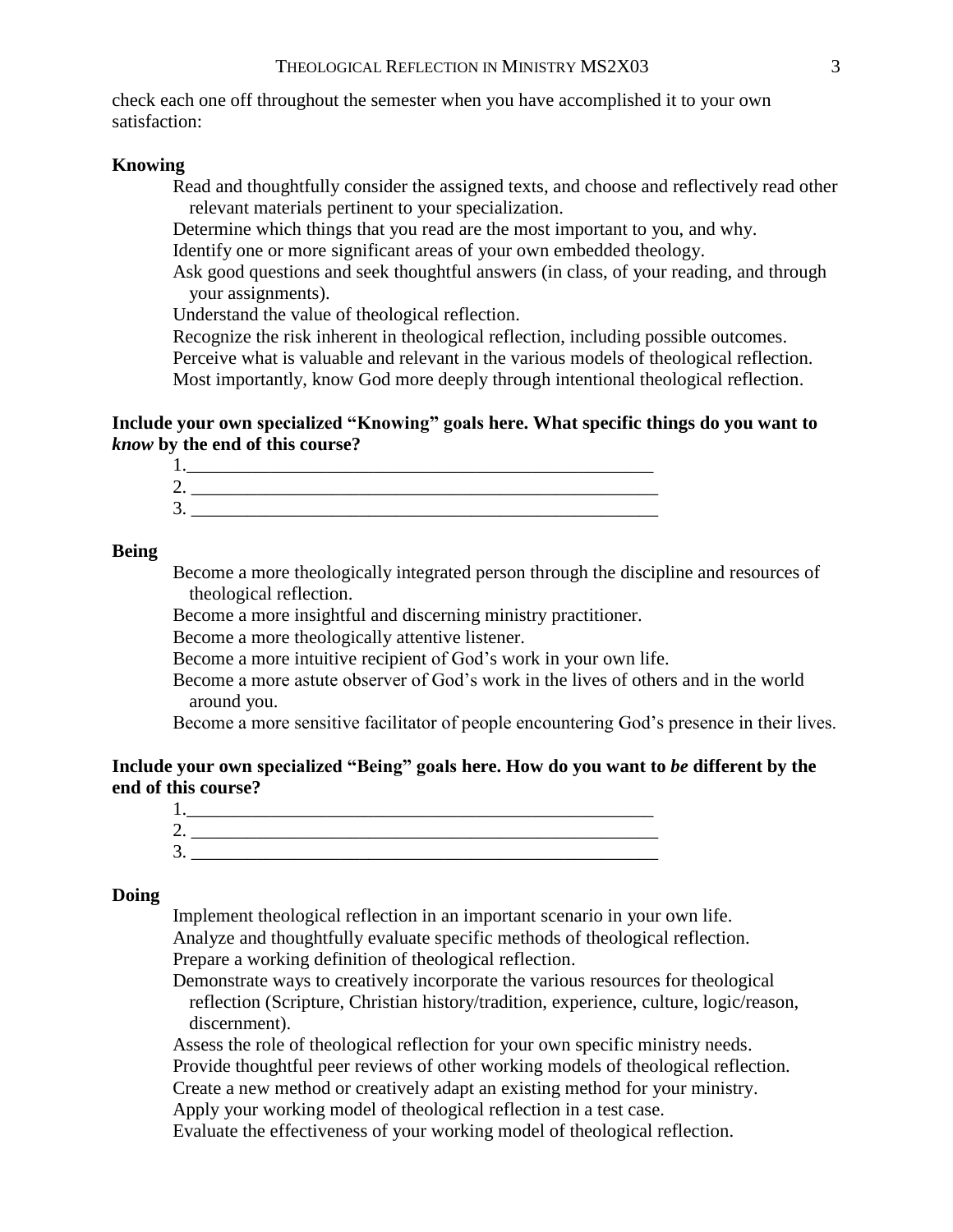Revise and refine your model and generate a plan for how you can take it with you to refine and develop in your future life and ministry.

### **Include your own specialized "Doing" goals here. What specific things do you want to** *have done* **by the end of this course?**



#### **Course Textbooks\***

Required textbooks for this course are:

1. Howard W. Stone and James O. Duke, *How to Think Theologically* (Minneapolis: Fortress, 2nd edn, 2005, or 3rd edn, 2013).

2. Elaine Graham, Heather Walton, and Frances Ward, *Theological Reflection: Methods*  (London: SCM Press, 2005).

3. Elaine Graham, Heather Walton, and Frances Ward, *Theological Reflection: Sources*  (London: SCM Press, 2007).

Please purchase your textbooks from the Divinity College's book service, READ On Books, Room 218, McMaster Divinity College. Bernice Quek provides these books at reasonable prices as a service to the Divinity College, and students that enroll in a class but purchase their books elsewhere make reasonable planning difficult. Texts may be purchased on the first day of class and are available for advance purchase at READ On Bookstores, 304 The East Mall, Suite 100, Etobicoke, ON M9C 5K1; phone 416-620-2934; fax 416-622-2308; e-mail [books@readon.ca.](mailto:books@readon.ca) website: http://www.readon.ca/

You are also encouraged to read widely in this subject area according to your interests, ministry challenges, and chosen specialization. See a selected bibliography at the end of this syllabus.

#### **Course Requirements and Assignments**

In this course, you have **five** main assignments. One allows you to choose a personal scenario that has some kind of tension in it, and creatively engage in theological reflection on it. One gives you the opportunity to read one or two books relevant to your specialization and to respond to how they challenge you in theological reflection. One offers you the opportunity to choose, explore, and assess three examples of theological reflection in Scripture. One prompts you to select, investigate and present one method of theological reflection to the rest of the class and creatively engage your classmates to participate in it. The final one helps you to develop your own approach to doing theological reflection, test it out, provide your own assessment of it, and reflect on the process. You will take this working model with you when you go, hopefully to further refine for ongoing ministry and personal development.

#### **READING:**

For 1st Class Day, September 26: Read Stone and Duke, *How to Think Theologically*. Between  $1<sup>st</sup>$  and  $2<sup>nd</sup>$  Class Days. October 17: Your selected book(s) for the Reading Response. For 2nd Class Day, October 31: Read Graham et al., *Theological Reflection: Methods*. For 3rd Class Day, November 14: Graham et al. *Theological Reflection: Sources*.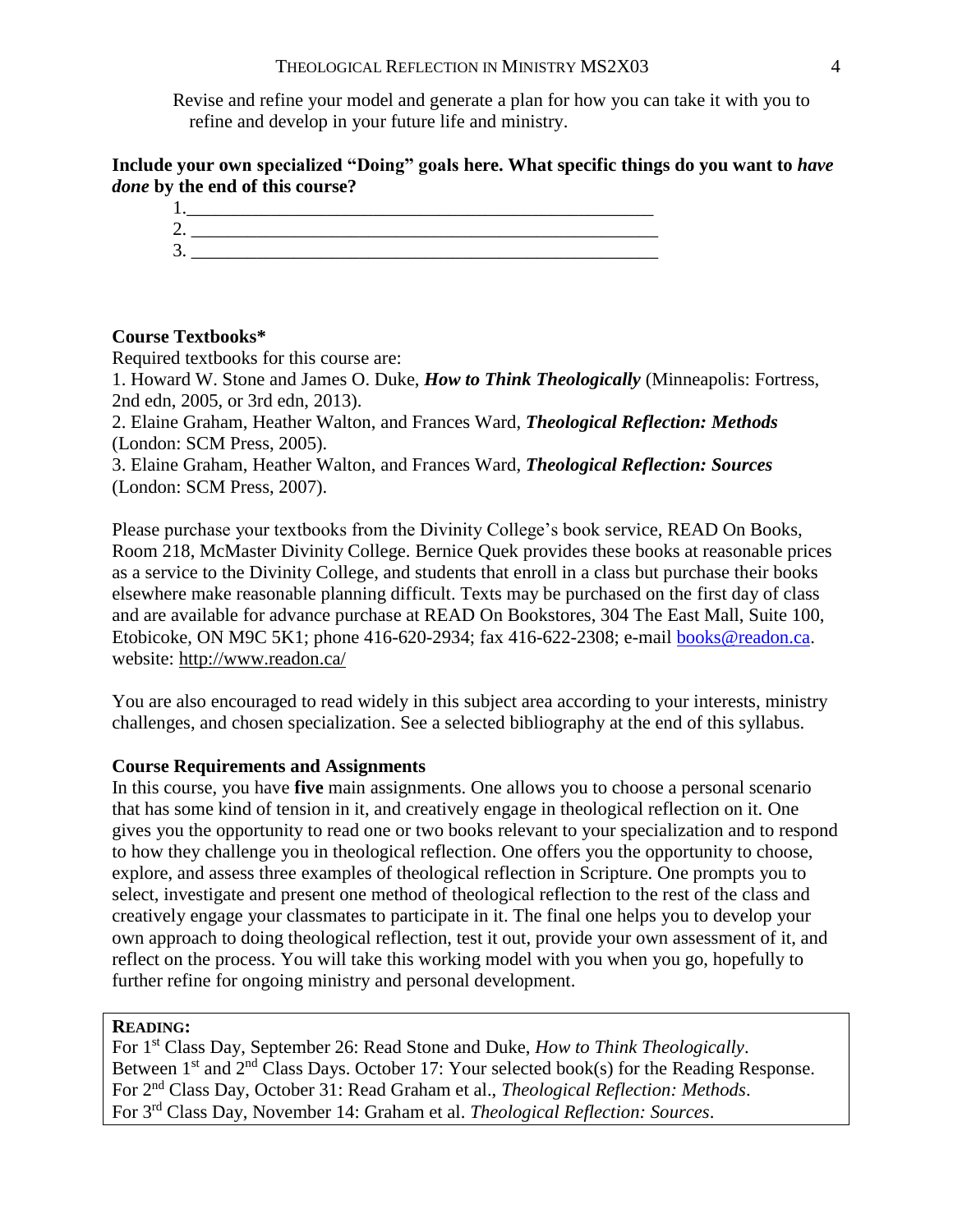#### **ASSIGNMENT 1: THEOLOGICAL REFLECTION "DINNER PARTY"**

**Due:** Beginning of 1<sup>st</sup> Class Day, **Saturday, September 26 Length: 1500 words. Marks: 15% Grading Rubrics:** To be uploaded on Avenue to Learn. **Specializations:** Choose "guests" that relate to your area of specialization. **Submission:** Upload your assignment electronically to the Avenue to Learn Class Dropbox.

This is **an imaginary dinner party**. Choose a guest to represent each area outlined below. Thoughtfully choose a real-life problem, event, or crisis that has been troubling for you personally or in your ministry, something that prompts you to ask or wonder where God is—or where he is at work—in the situation. This assignment provides you a way to begin using Theological Reflection in a real-life situation in your own spiritual life and ministry.

**Description:** Describe the scenario from your own perspective. Be brief, clear and objective. Do not make any value judgments at this point. **(150 words.)**

**Scripture:** Choose a guest from Scripture, or someone with deep understanding of Scripture. How would this person thoughtfully bring Scripture to probe this situation or problem (not just a list of verses or proof-texts)? This person should be discerning in their choice of passage(s), and should show evidence of deep, honest personal wrestling with Scripture in relation to the issue. **(150 words.)**

**Christian History / Tradition:** Choose a historical guest to represent a well-thoughtthrough historic Christian perspective on the issue. How did believers in the past struggle with or address a similar issue? (Think creatively before you say, "They didn't.") How does this person (thinker, writer, artist, participant) from Christian history influence current thinking about the issue? **(150 words.)**

**Experience:** Invite a guest who shares a personal experience that relates to the situation. This could be your own voice. How does personal experience challenge or influence awareness of God's presence in this situation? **(150 words.)**

**Culture:** Choose a guest from a contemporary/generational/ethnic culture that has some bearing on the issue. How does this guest bring challenges, complexities, or even creative solutions? How do they cause you to think more deeply about how God is at work? **(150 words.)**

**Reason and Logic:** Invite a guest that can weigh the various contributions and help to assess how you could move forward in some way. For instance, if Christian history seems to contradict contemporary culture, or Scripture seems to contradict personal experience—how is this resolved? Do you live with the ambiguity? If the problem requires action or response on someone's part, how do you move forward? **(150 words.)**

**Discernment:** Choose a guest with great wisdom and discernment. How would this guest direct you in your theological reflection about this matter? How would this reflect the discernment and wisdom of the Holy Spirit? **(150 words.)**

**Action:** At the end of the dinner conversation, where *do* you conclude that God is at work in this situation? Is there some kind of response that you or your community should make, some action you must take? If not, why not? **(150 words.)**

**Reflection on Your Reflection (!):** What have you learned about theological reflection through this process and this assignment? **(150-200 words.)**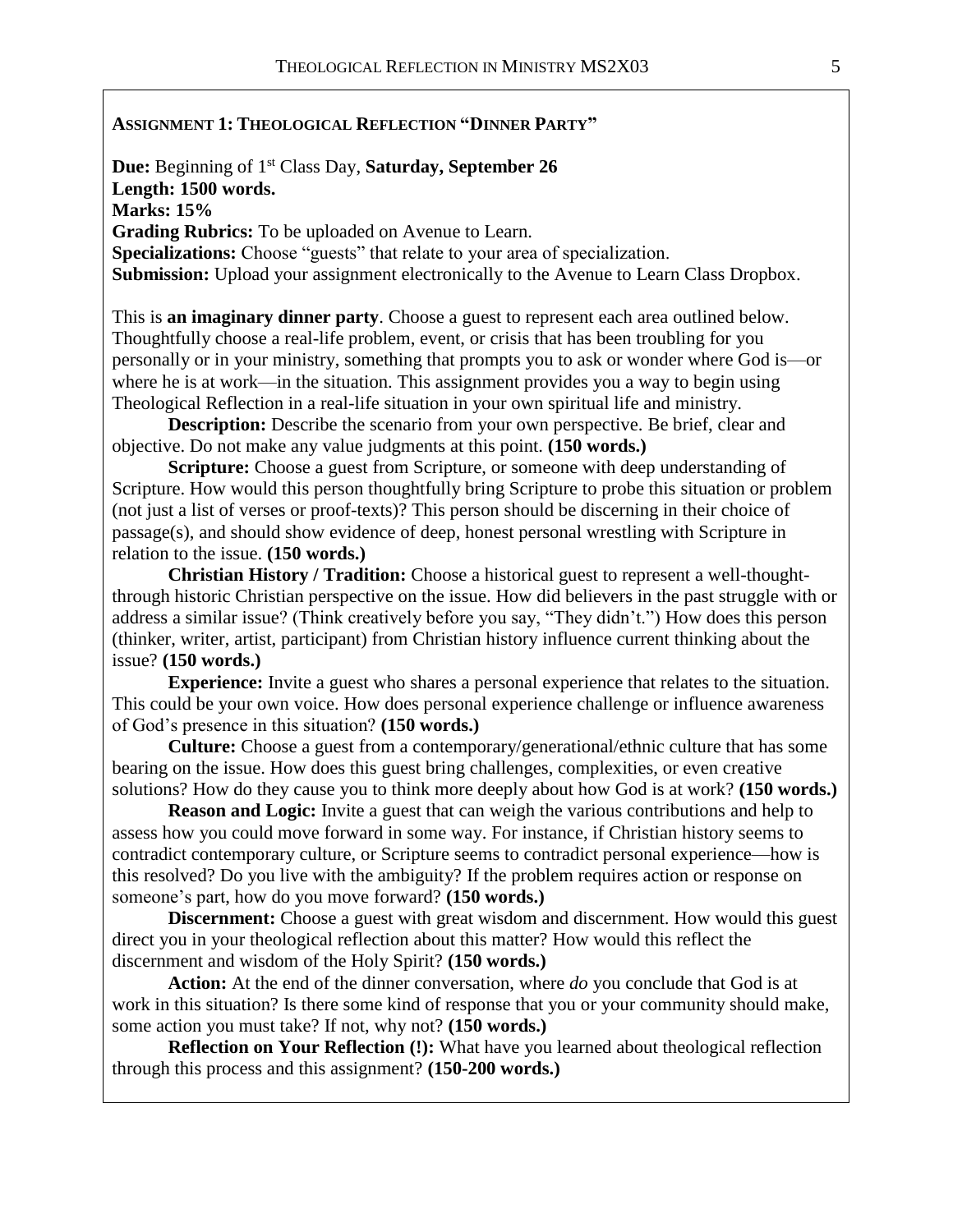### **ASSIGNMENT 2: THEOLOGICAL REFLECTION READING RESPONSE**

**Due: Saturday, October 17** (between 1<sup>st</sup> and 2<sup>nd</sup> Class Days) **Length: 1000 words. Marks: 10% Grading Rubrics:** To be uploaded on Avenue to Learn. **Specializations:** Choose material relevant to your specialization. **Submission:** Upload your assignment electronically to the Avenue to Learn Class Dropbox.

In consultation with the professor, choose one or two books that directly challenge you in your area of specialization and help you to develop in the area of theological reflection. You may wish to consider biographies. Respond to these books, or the people in them, by writing a reflective response that captures how you are challenged or impacted in the area of theological reflection.

#### **ASSIGNMENT 3: THEOLOGICAL REFLECTION IN SCRIPTURE**

**Due:** Beginning of 2 nd Class Day, **Saturday, October 31 Length: 2000–2500 words.** 

**Marks: 20%**

**Grading Rubrics:** To be uploaded on Avenue to Learn.

**Specializations:** If possible, choose passages that are directly relevant to your specialization. **Submission:** Upload your assignment electronically to the Avenue to Learn Class Dropbox.

**1.** Choose three scenarios from Scripture (problems, issues, crises) that prompted some level of theological reflection for the participants. See a few suggested ones below. They do not need to show successful or positive outcomes.

a. For each case, provide the specific text(s) that you are using, and give your scenario a title.

b. Briefly describe the scenario. What was the specific struggle or problem or crisis? What details of the story are important in order to understand the struggle? (Consult scholarly commentaries or historical monographs to uncover important details.)

c. Describe the range of voices/participants/other influences in this theological reflection. Did any of the following play a role: Scripture, Christian or biblical tradition, personal experience, culture, reason or logic, discernment? Be aware that boundaries will likely overlap, and one person may bring more than one perspective.

d. What was the outcome of this theological reflection?

e. Where do *you* think God was at work in the particular situation? Did the participant(s) come to this same conclusion or not?

f. What are your observations about theological reflection from this single example?

**2.** Provide the above for each of the three examples. **(Write approx. 500–700 words for each.)**

**3.** Finally, bring together all three examples and provide any insights or conclusions that you can draw from them as a group. What principles emerge? What pitfalls or challenges do you see? Now that you have done this, would other examples have given you better insights? **(Reserve approximately 500–700 words for this final section.)**

**4.** Be prepared to share some of your observations with the rest of the class.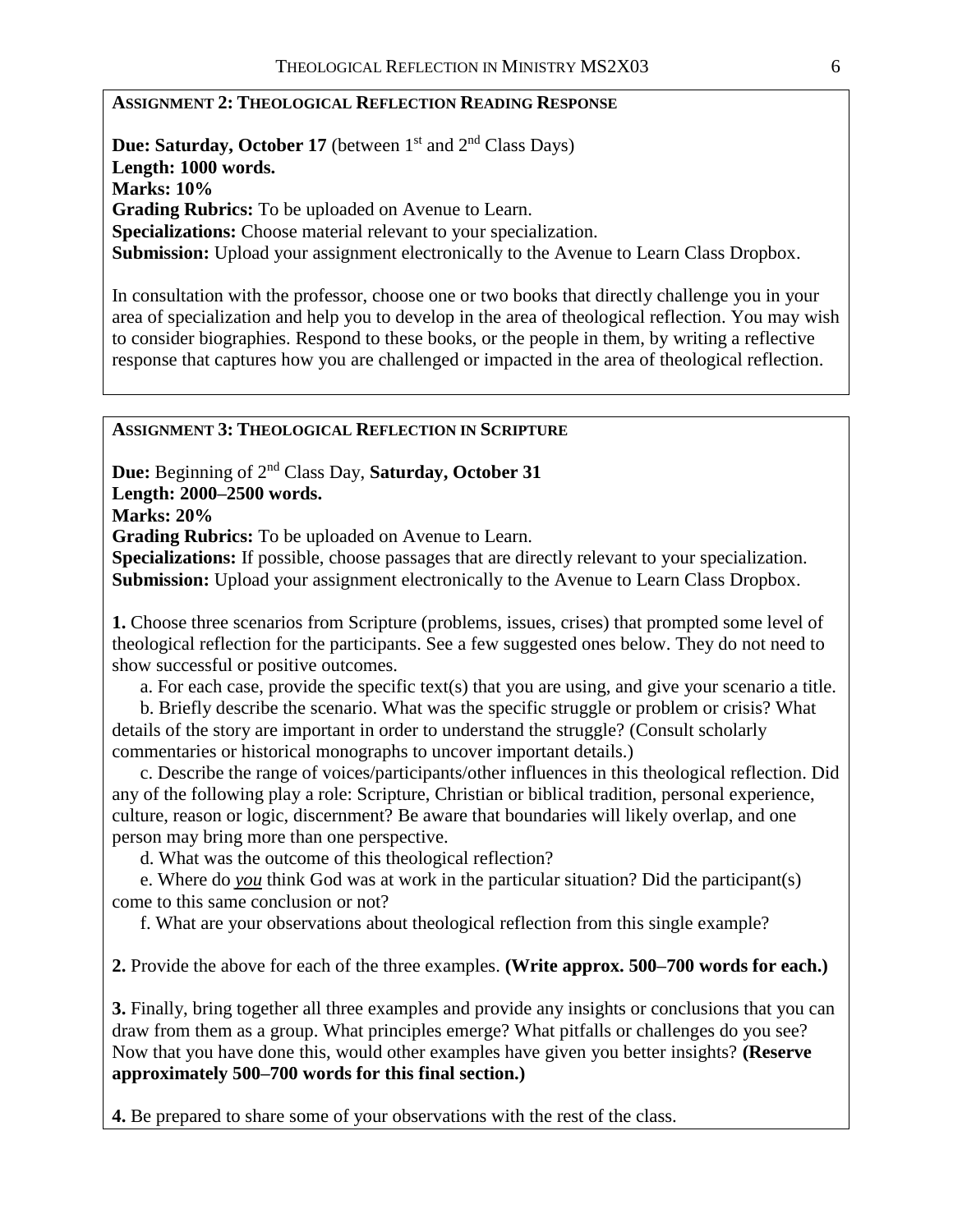Some examples (you must provide the relevant Scripture passages): Old Testament Abraham, Hagar, and a baby / Abraham, Sarah, and a baby / Abraham sacrifices Isaac / Jacob and Esau meet up later in life / Joseph and his brothers / Joseph in Egypt / Joseph in jail / a mother and a baby named Moses / Moses called to speak for God / Aaron and the golden calves / the boy Samuel hears a voice in the night / Elijah's triumph / Elijah's despair / Job and his friends / Jonah has time to think

### New Testament

Mary's pregnancy / the birth of Jesus / Jesus and miracles / Jesus heals on the Sabbath / Jesus talks with a Samaritan woman / Jesus dies / the tomb is empty / the road to Emmaus / new believers evaluate whether Paul is really one of them / are Greeks included in the church? / issues in the new churches

Note: These are just a few of the many possibilities. Choose ones that are compelling and interesting or challenging to you.

## **ASSIGNMENT 4: CLASS PRESENTATIONS—SEVEN METHODS OF THEOLOGICAL REFLECTION**

#### **Due**: 3 rd Class Day, **Saturday, November 14 Marks: 20%**

**Grading Rubrics:** To be uploaded on Avenue to Learn

**Specializations:** Try to incorporate how you would use this method in your own specialization. **Submission:** In-class presentation, plus a copy of your handout to the professor.

In order to grasp the range of possibilities in theological reflection, and to assist you to develop your own model of theological reflection, you will prepare and creatively present one of the methods included in the *Methods* textbook at our "Market Day for Methods". Depending on class size, you will present this individually or work together in small groups (sign-ups will take place on the first day of class). Use the two companion textbooks, *Theological Reflection: Methods* and *Sources*, as your starting point, and add any other relevant resources. You will have **20 minutes** on the third class day to:

- 1. creatively present your method **(2 min)**;
- 2. introduce interesting key players or contributors ("testimonials") **(2 min)**;
- 3. articulate how your method is valuable and useful **(2 min)**;
- 4. offer a brief critique of your method (honest "pros" and "cons") **(2 min)**; and
- 5. innovatively involve the rest of the class in trying this method out **(10 min)**.

If presentations are done in small groups, each student must take the lead role in presenting or conducting at least one part of the overall presentation. Provide a hand-out with an outline/overview of the presentation and pertinent information. Bring copies for the class.

**NOTE**: Your presentation should be interesting and creative, and your "product" should be something that others want to consider. Show us how it works. Engage us in trying it out. Convince us that this method is useful and valuable for theological reflection. Keep in mind that you must be well prepared in order to accomplish this in the 20 minutes provided.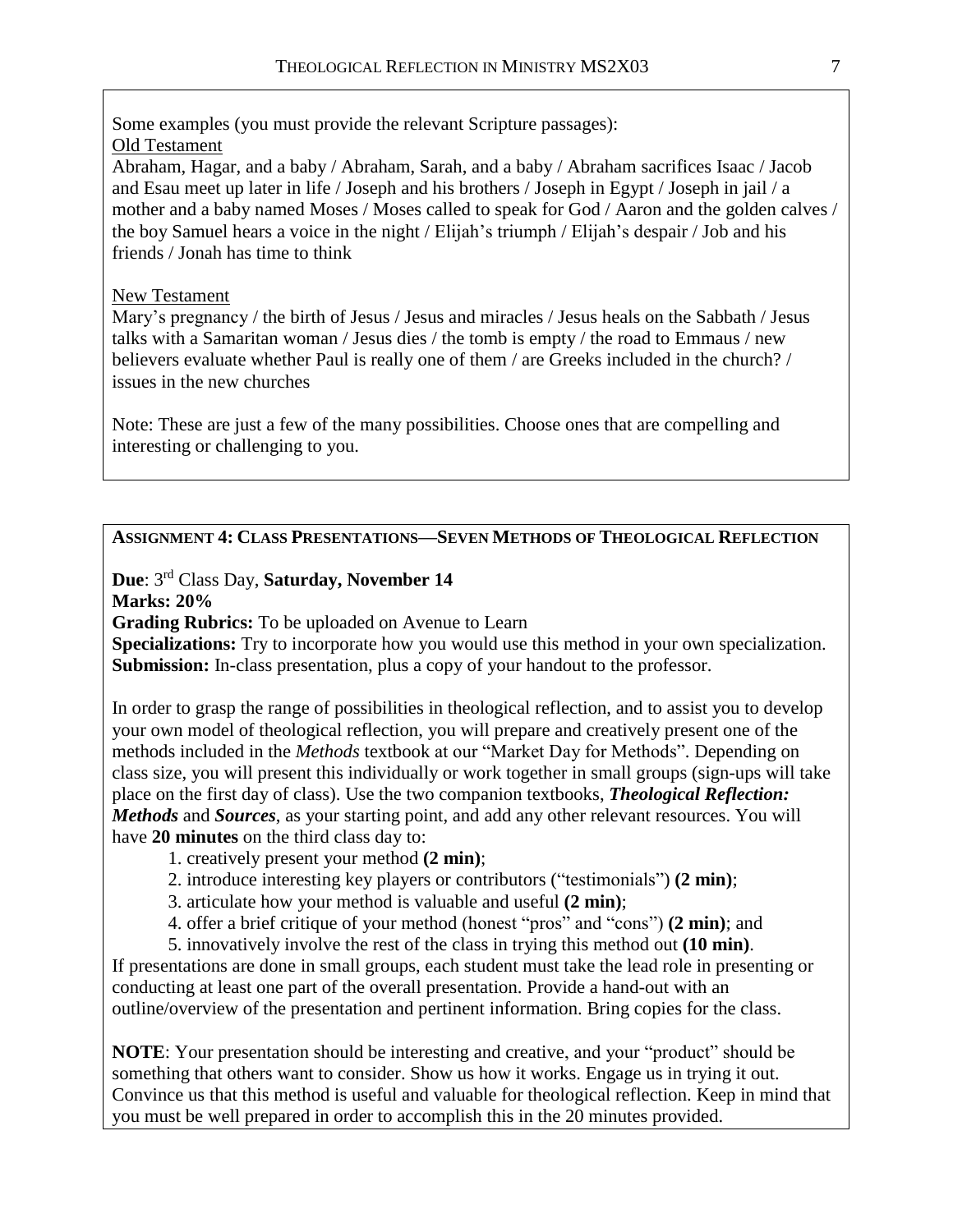### **ASSIGNMENT 5: LEADING A THEOLOGICAL REFLECTION GROUP (TWO SESSIONS), IN-CLASS ORAL SUMMARY, AND EVALUATIVE PAPER**

### **Part 1 Due: 4 th and Final Class Day, Saturday, December 5** In-Class Oral Summary of Your Two Sessions

### **Part 2 Due: by THURSDAY (not Saturday), December 10, by 4:00 p.m.**

Accompanying Evaluative Paper of Your Two Sessions. Submit to the Class Dropbox. **Length: 1500 words.**

### **Total Marks: 35% of the course grade.**

**Grading Rubrics:** To be uploaded on Avenue to Learn. **Specializations:** Choose participants and material that relate to your specialization.

### **Part 1: Note that you must plan this well in advance in order to complete this assignment.**

a. Assemble a small group that will meet two times (approx.  $1-1\frac{1}{2}$  hours each meeting). Choose approximately 5–6 people from your church or ministry setting, or draw on colleagues or friends, but not fellow classmates from this course. The two meetings could be a week apart, or on successive days. (Do **not** leave this until the end of the semester. The earlier you do this, the quicker you will understand how to lead theological reflection and be able to refine your own model.)

b. During the first meeting, *introduce* the group to Theological Reflection; i.e. what it is and how to engage in it as a group, using your chosen method. Then give the group a preprepared topic/case study for theological reflection, or choose a topic/case study together (and agree to send the details immediately by email), which you will use as the basis for your theological reflection at the second meeting. Ask group members to come prepared for that second meeting.

c. In the second meeting, *lead* the group in theological reflection on the topic that was prepared. Use your chosen method that you introduced in the previous meeting. Whatever your choice of method, this second meeting is where you are "test-driving" it.

d. At the final class, you will share with the class an oral summary of your experience in these two sessions, including insights and learnings from the process.

**Part 2:** In an accompanying evaluative paper **(1500 words)**, briefly summarize the two sessions and include your own personal evaluation. What did you learn about *introducing* theological reflection to others? What did you learn about *leading* theological reflection? What else did you learn about theological reflection in the process? Having tried it, what you would change about how you teach or lead theological reflection? What would you revise in your method or model?

For the final component of this paper, outline specific steps that you would be prepared to take in order to integrate meaningful theological reflection in your life and ministry.

Note: Evaluation of this paper will be on the basis of depth of personal insight and growth, not on whether you made mistakes or not, or whether everything went perfectly or not. This assignment will help you to develop skills for leading theological reflection in a way that makes sense to you, to refine your approach because you have tried it out, and to give you an opportunity to set a plan in motion as to how you will integrate it in life and ministry. You are welcome to submit your Accompanying Evaluative Paper on the final class day, or take until thefollowing Thursday (but not later) to finalize your thoughts and evaluations.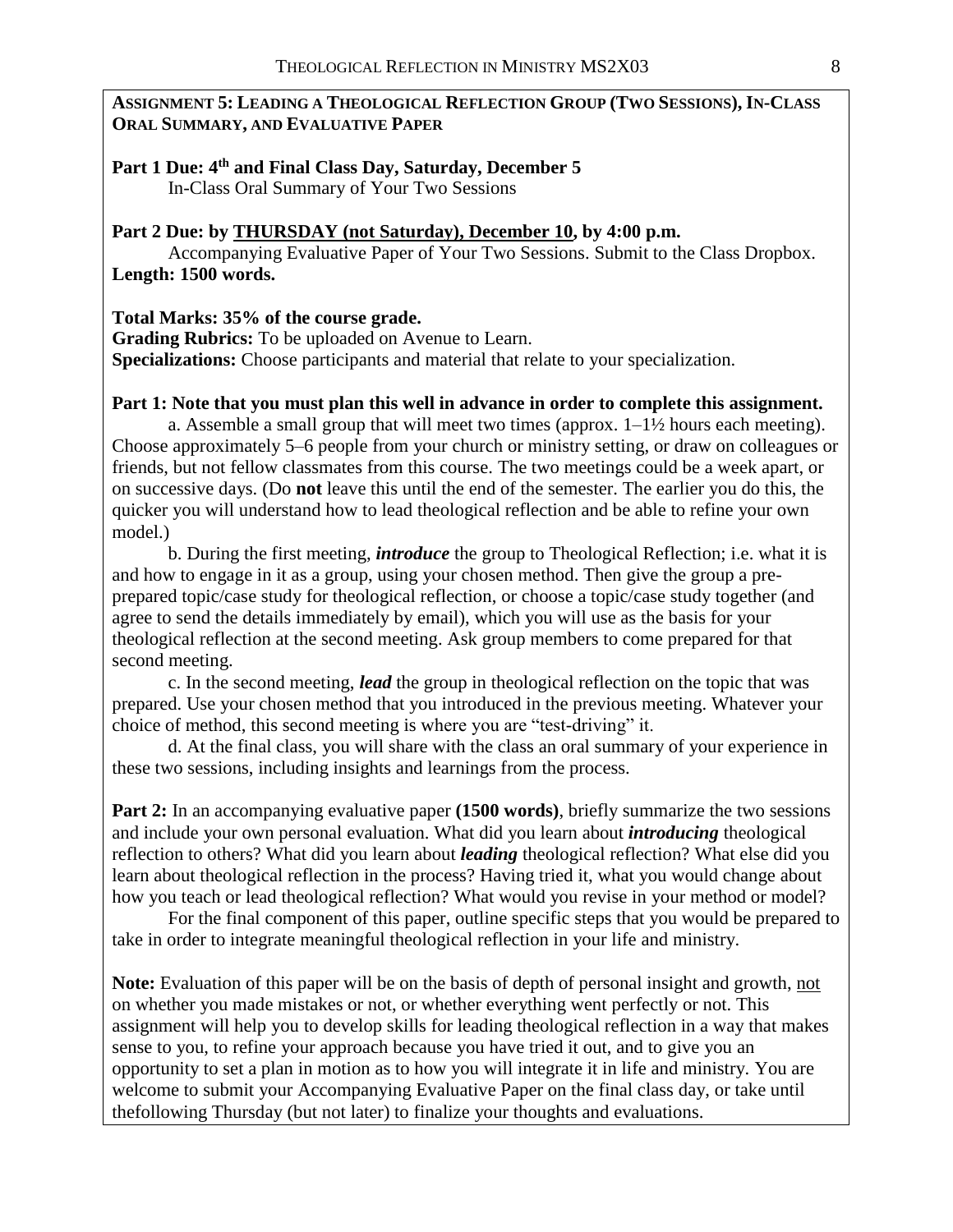**Tentative Class Schedule**

### **CLASS 1—SATURDAY, SEPTEMBER 26, 2015. THEOLOGICAL REFLECTION: MORE THAN A MUSING**

**READING DUE:** Come to the first class having read the book by Stone and Duke, *How to Think Theologically*. This book is short but useful reading. It will painlessly introduce you to the notion and process of theological reflection, and will make the first day much more profitable.

**1 st ASSIGNMENT DUE:** The **Theological Reflection "Dinner Party"** assignment is due at the beginning of the first class. It does not require research, but it does require creative and thoughtful thinking and writing. Submit it electronically to the Avenue to Learn Assignment Dropbox.

### **Topics for the Day**

Introduction to Theological Reflection: "Lucy Steps Inside" Overview of Course Syllabus Intro to the Theological Reflection "Dinner Party" Are You a Reflector?: Significance of Action–Reflection What Is Theological Reflection?: Definitions and Development Uncovering Embedded Theology Developing Observation Skills for Theological Reflection Discovering Deliberative Theology Resources for Theological Reflection

**Reminder: 2 nd ASSIGNMENT DUE:** between classes, on October 17. **Reading Response.**

#### **CLASS 2—SATURDAY, OCTOBER 31, 2015.** HOW THEOLOGICAL REFLECTION SHAPES WHAT YOU KNOW, WHO YOU ARE, AND WHAT **YOU DO**

**READING DUE:** Come to the second class having read Elaine Graham et al., *Theological Reflection: Methods*. This book is lengthy, so begin early. It will introduce you to various ways that people do theological reflection. You will have already chosen one or more of these on the first day of class to analyze, assess, and present for your third assignment, but becoming familiar with all of them will assist you in making decisions about how you want to develop your own method of theological reflection, and how you proceed with your final assignment.

**3 nd ASSIGNMENT DUE:** The **Theological Reflection in Scripture** assignment is due at the beginning of the second class. Submit it electronically to the Avenue to Learn Assignment Dropbox.

## **Topics for the Day**

Risky Business?: The "What Ifs" of Doing Theological Reflection Spirals, Funnels, Flow Charts, and Trees: Developing Your Own Model TR Dinner Party: Who to Invite? TR *on* Ministry, TR *in* Ministry, and TR *as* Ministry Where the Rubber—and Reflection—Meets the Road: Leading TR in Your Ministry Context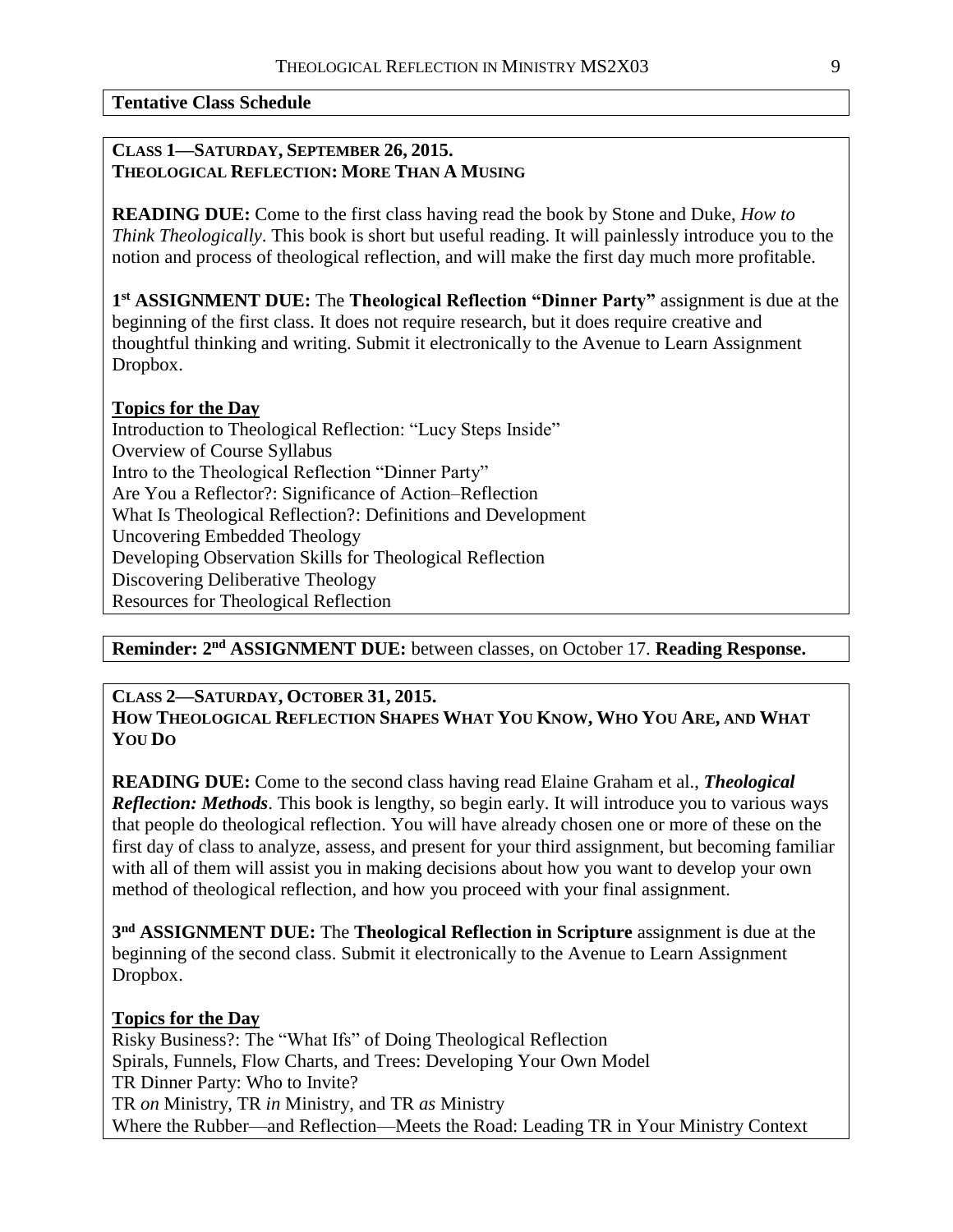### **CLASS 3—SATURDAY, NOVEMBER 14, 2015. METHODS IN OUR MADNESS!**

**READING DUE:** Come to the third class having read through **Elaine Graham et al.,**  *Theological Reflection: Sources*, so that you will not only be prepared for your own presentation, but will be able to engage well in the other presentations, as well.

**4 rd ASSIGNMENT DUE:** Come to the third class fully prepared with your **Class Presentation** on one of the seven assigned methods, and prepared to engage fully with the other presenters. Have any media materials ready, as well as handouts prepared and copied in advance for the other members of the class.

# **Topics for the Day** Student Presentations: "Market-Day for Methods"

Theological Reflection and… Worship (or insert your area of ministry)

### **CLASS 4—SATURDAY, DECEMBER 5, 2015. THEOLOGICAL REFLECTION THAT FITS** *YOU***: DEVELOPING TR FOR YOUR LIFE AND MINISTRY**

**5 th ASSIGNMENT DUE**: Come to the fourth class having completed your two sessions and ready to give a thoughtful oral presentation of your experience of **Leading a Theological Reflection Group**. Note that you have up to **5 more days (but not 7)** to write and submit your accompanying written evaluation.

## **Topics for the Day**

In-Class Oral Summaries of your "Leading a Theological Reflection Group" Assignment Defining your Philosophy of TR and Action-Plan Moving Forward with TR for your Congregation or Ministry Context Class Art: TR through Art and Objects as an Ongoing Skill for Life and Ministry

## **Our Learning Community**

This class is designed to be a learning community, a place where each member of the community can grow through positive encouragement, constructive input, and active engagement with one another, with Scripture, and with ideas. If our learning community is successful, we will each be involved in developing and strengthening our Christian faith and the vitality and effectiveness of our ministries through our mutual experience. We all come to the community as people who are being formed, and as the learning guide for this community, I aim to empower each of you as fellow-learners. I will offer information, reflection, experience, and questions for us to consider. I welcome the responsibility and opportunity to give thoughtful evaluation and feedback to your thinking, both as you offer it to the class and through submitted work, so that your growth through this class can be maximized as a result of our collaboration. As a responsible member of our learning community, I will count on you to commit yourself to the class throughout the semester, to contribute thoughtfully to class interactions, and to treat all members of our class with respect and dignity. It will be essential to our collaboration that you participate fully in each and every class and that you come well prepared.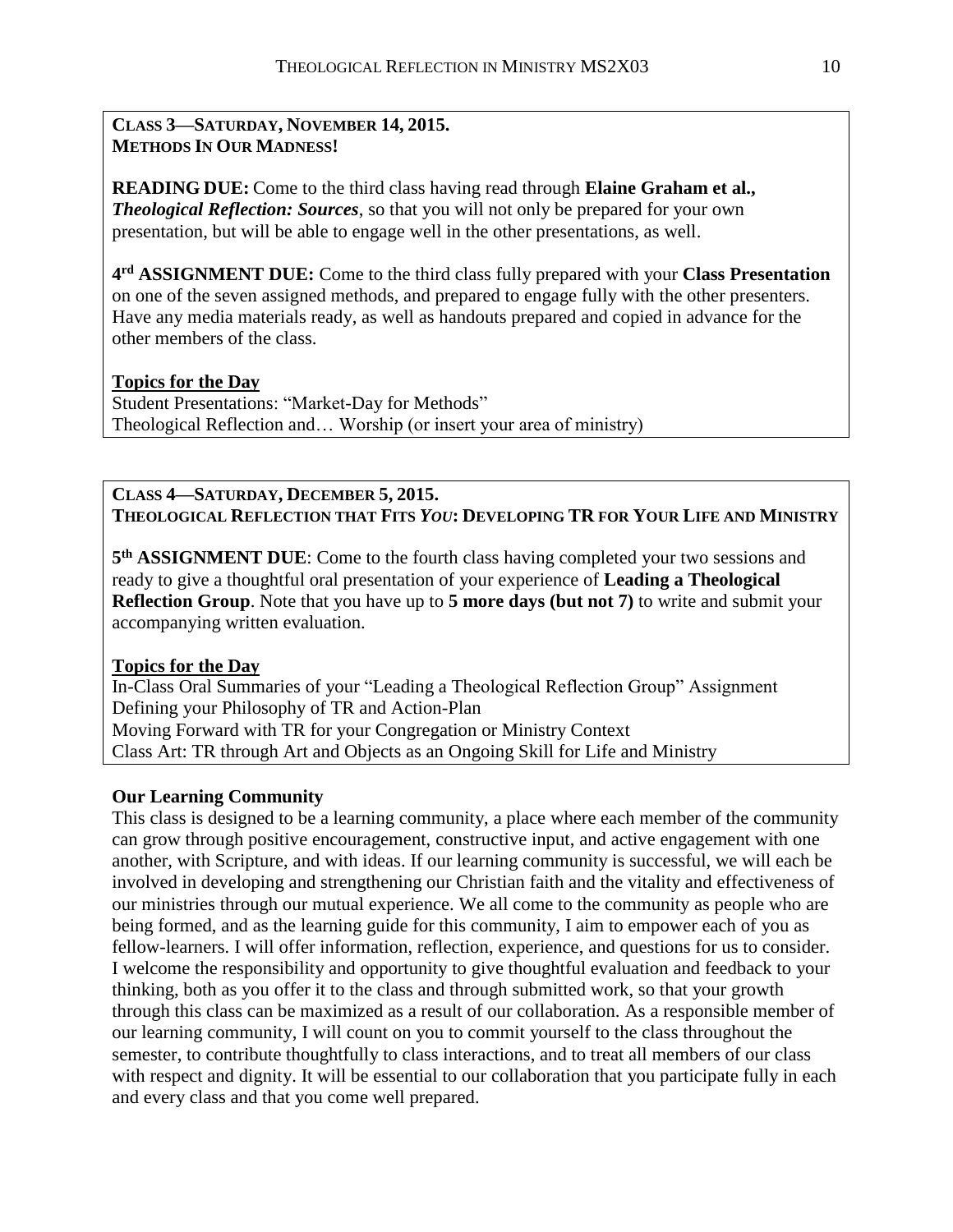Assignments should be handed in on time and in good order. If for some substantial reason you will not be able to submit a paper or assignment at the scheduled time, you should contact me immediately and well in advance of the due date, or you will only be eligible for a percentage of the full mark, which, unfortunately, must decrease daily. It is in your best interest to do your very best to get it ready and submitted on time.

I welcome interactions with each of you. If you have concerns or if I can assist you in any way, please feel free to make an appointment during my office hours, contact me to make an appointment for another time, or simply correspond with me through email if that is preferable.

#### **\*\* Statement on Academic Honesty**

Academic dishonesty is a serious offence that may take any number of forms, including plagiarism, the submission of work that is not one's own or for which previous credit has been obtained, and/or unauthorized collaboration with other students. Academic dishonesty can result in severe consequences, e.g., failure of the assignment, failure of the course, a notation on one's academic transcript, and/or suspension or expulsion from the College. Students are responsible for understanding what constitutes academic dishonesty. Please refer to the Divinity College Statement on Academic Honesty ~<https://www.mcmasterdivinity.ca/programs/rules-regulations>

#### **Gender Inclusive Language**

McMaster Divinity College uses inclusive language for human beings in worship services, student written materials, and all of its publications. In reference to biblical texts, the integrity of the original expressions and the names of God should be respected. The NRSV and TNIV are examples of the use of inclusive language for human beings. It is expected that inclusive language will be used in all MDC assignments.

**Successful Completion of this Class for Credit** requires that each of the assignments be attempted. Failure to make a valid attempt to complete each of these requirements may constitute grounds for failure of the course.

**Please Note: This syllabus is the property of the instructor and is prepared with currently available information. The instructor reserves the right to make changes and revisions as required up to and including the first week of class.**